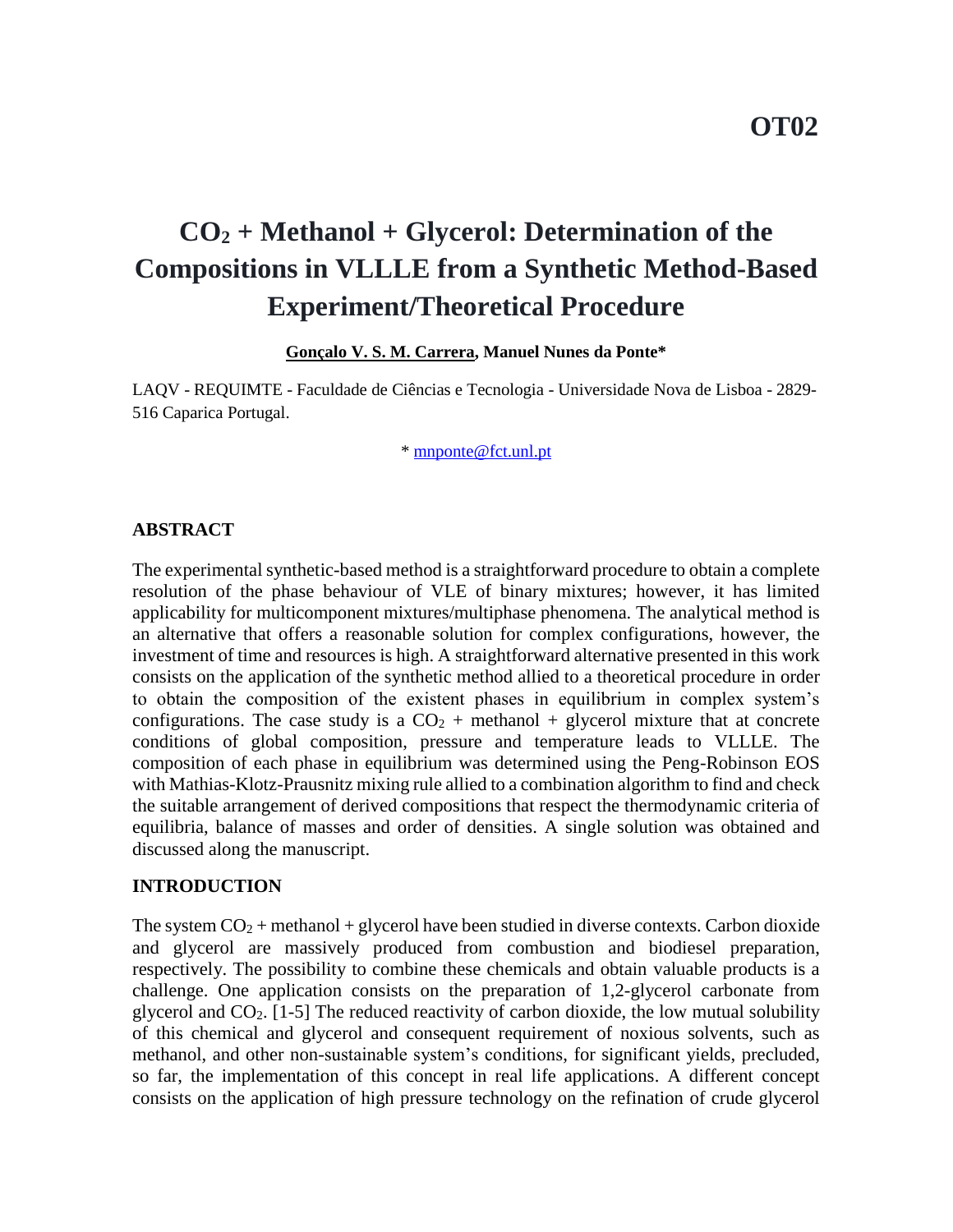from biodiesel production, [6] however the costs associated to the use of high pressure equipment and the relative low commercial value of glycerol hampered its implementation.

Nevertheless, even considering the lack of applications in daily life routine, the study of the system  $CO<sub>2</sub>$  + methanol + glycerol deserves a close check in the context of multiphase behaviour detected in Pinto et al studies, [6] and verified in our recent work. [7] We reported multiphase phenomena in one concrete experiment based on the stepwise increment of  $CO<sub>2</sub>$ into one 30:1 molar ratio methanol:glycerol mixture, where its included VLE, Critical Point, VLLE, VLLLE, LLE and LE, detected in a sapphire window based-cell [8,9] with the implementation of the synthetic method. [10] In fact, and in order to understand the phase behaviour of our system is important to highlight the work of Maurer and collaborators that, studied the multiphase behaviour of the systems  $CO<sub>2</sub> + water + low chain alcohols (propanol)$ or isopropanol). [11, 12] VLE, transitions to single phase (liquid or vapour), critical points, VLLE, LLE and VLLLE have been spotted. Considering these incidences we can establish a parallelism, considering that both polar, glycerol and water have a similar role on phase behaviour of the considered systems. The same approach for methanol and propanol's isomers.

The determination of the compositions in complex systems, where multiphase phenomena is detected, is a challenge. The analytical method, based on chromatographic evaluation consumes time and resources for adequate measures and straightforward/alternative methodologies are necessary. The experimental synthetic method is one of these approaches; however, the information in the context of multicomponent mixtures/multiphase behaviour is limited. The alternative presented on this proceeding consists on the use of the experimental synthetic-method allied to a theoretical procedure for a consistent estimation of the compositions in equilibrium. The case study is a VLLLE of the system  $CO<sub>2</sub>$  + methanol + glycerol. Other theoretical procedures determined with relative success the correct number of phases/types/associated compositions by typical minimization of Gibbs free energy of the system. [13-15] Our methodology is a new approach that combines experimental/theoretical procedures for a straightforward solution.

### **MATERIALS AND METHODS**

The global composition of the VLLLE system, the case study of this work was obtained with the experimental synthetic method, described in our previous study. [7]

The total number of moles of  $CO_2$  (nt<sub>CO2</sub>), methanol (nt<sub>MeOH</sub>) and glycerol (nt<sub>Gly</sub>) existent in VLLLE, determined experimentally, have been considered to obtain 63000 combinations of sub-compositions. The nt<sub>CO2</sub> (1), nt<sub>MeOH</sub> (2) and nt<sub>Gly</sub> (3) in this equilibrium, determined experimentally by the synthetic method, are 0.525335634, 0.093046313 and 0.003101544, respectively. An elaboration of  $100$  subgroups of  $nt_{CO2}$  was carried out: 25 evenly spread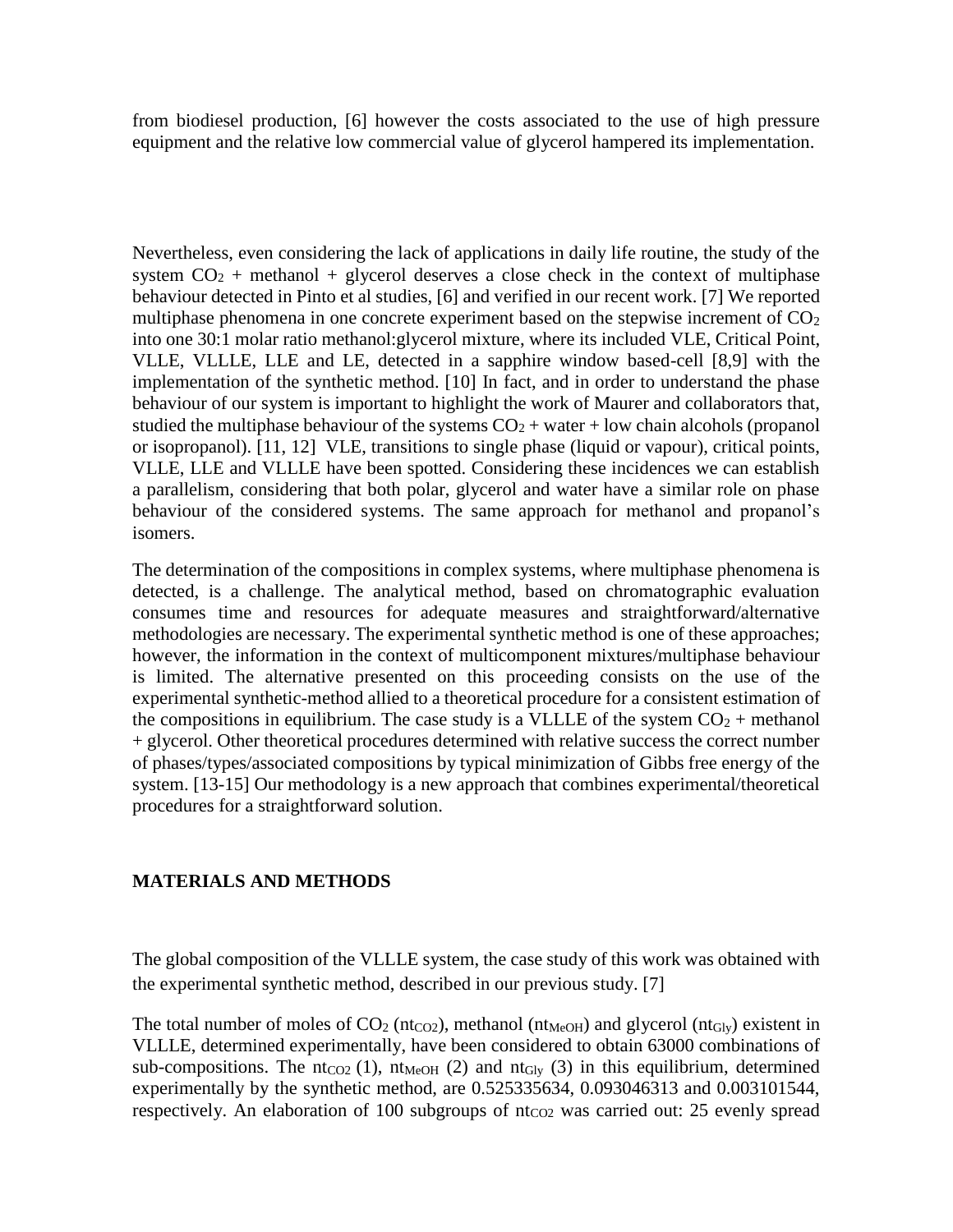subgroups from 0 to  $0.003101544$ , similarly, 30 subgroups from  $0.003101544$  to 0.093046313, and finally 45 subgroups (0.093046313-0.525335634). A similar procedure was followed for  $nt_{MeOH}$  (30 subgroups): 15 for the interval 0-0.003101544 and 15 from  $0.003101544$  to  $0.093046313$  moles. Finally, nt<sub>Gly</sub> was evenly spread in 21 subgroups, from 0 to 0.003101544 moles. All the possibilities of combinations between sub-compositions of CO2, methanol and glycerol account the number of 63000. This procedure assures an almost complete representation of compositions along a triangular composition phase diagram. The Peng-Robinson equation of state (Eq. 1) in order to the molar volume (Vm - Eq. 2) with Mathias-Klotz-Prausnitz mixing rule (Eqs. 4, 5, 6, 7, 8) was tested to validate the upcoming described method. A temperature of 313.15 K, pressure 8.19 MPa (conditions of VLLLE), the binary interaction parameters, [1] critical properties and acentric factors, considering the three components (Table 1) have been inserted into eq. 2 and a volume of cell was determined  $-34.2$  cm<sup>3</sup>, which is similar to the experimental volume  $-34.6$  cm<sup>3</sup>. The Vm (and respective volume V) of all the 63000 compositions have been determined with Eq. 2 (in Excell). The Delta (Eq. 3) applied to all the combinations, indicates negative values in each case. This implies that only one real solution is possible for Vm (Eq. 2). Additionally, the length of each phase of VLLLE in the cylindrical cell was measured during the experiment, which prompted us to estimate, roughly, the volume of each phase. A selection of 3070 compositions, based on estimations of the volumes of the phases in VLLLE, was carried out (range of volumes from 6 to 7.1 cm<sup>3</sup> and 14.3-15 cm<sup>3</sup>). The fugacities have been determined with the program Mathematica, [16] based on Eqs. 9-11 and using  $n_{CO2}$ ,  $n_{MeOH}$ ,  $n_{Glv}$  and the respective volume of each selected composition. An algorithm was written and executed, considering that chemical potential, and therefore fugacity, have uniform value in the entire system. [17] The most appropriate combination of four compositions that respect highest coherence of balance of components, order of densities, more resemblant fugacities, highest similarity of summed volume (considering the selected four phases) and the estimated total volume, was found.

#### **Peng-Robinson equation of state**

(1) 
$$
P = \frac{RT}{v_m - b} - \frac{a(T)}{v_m^2 - 2bV_m - b^2}
$$
  
\n**Molar Volume**  
\n(2) 
$$
V_m = -\frac{p}{30} - \frac{1}{30} \sqrt{\frac{1}{2} [2p^3 - 9opq + 27o^2r + \sqrt{(2p^3 - 9opq + 27o^2r)^2 - 4(p^2 - 3oq)^3}]} - \frac{1}{30} \sqrt{\frac{1}{2} [2p^3 - 9opq + 27o^2r - \sqrt{(2p^3 - 9opq + 27o^2r)^2} - 4(p^2 - 3oq)^3]}
$$
  
\n
$$
o = P; p = bP - RT; q = 3b^2P + 2bRT - a; r = b^3P + RTb^2 - ab
$$

**Delta**

$$
(3) \Delta = 18opp - 4p^3r + p^2q^2 - 4oq^3 - 27o^2r^2
$$
  

$$
(4) a_i(T) = 0.45724 \frac{R^2T_c^2}{P_c} \left[ 1 + (0.37464 + 1.54226w - 0.266992w^2) \times (1 - \sqrt{T_r})^2 \right]
$$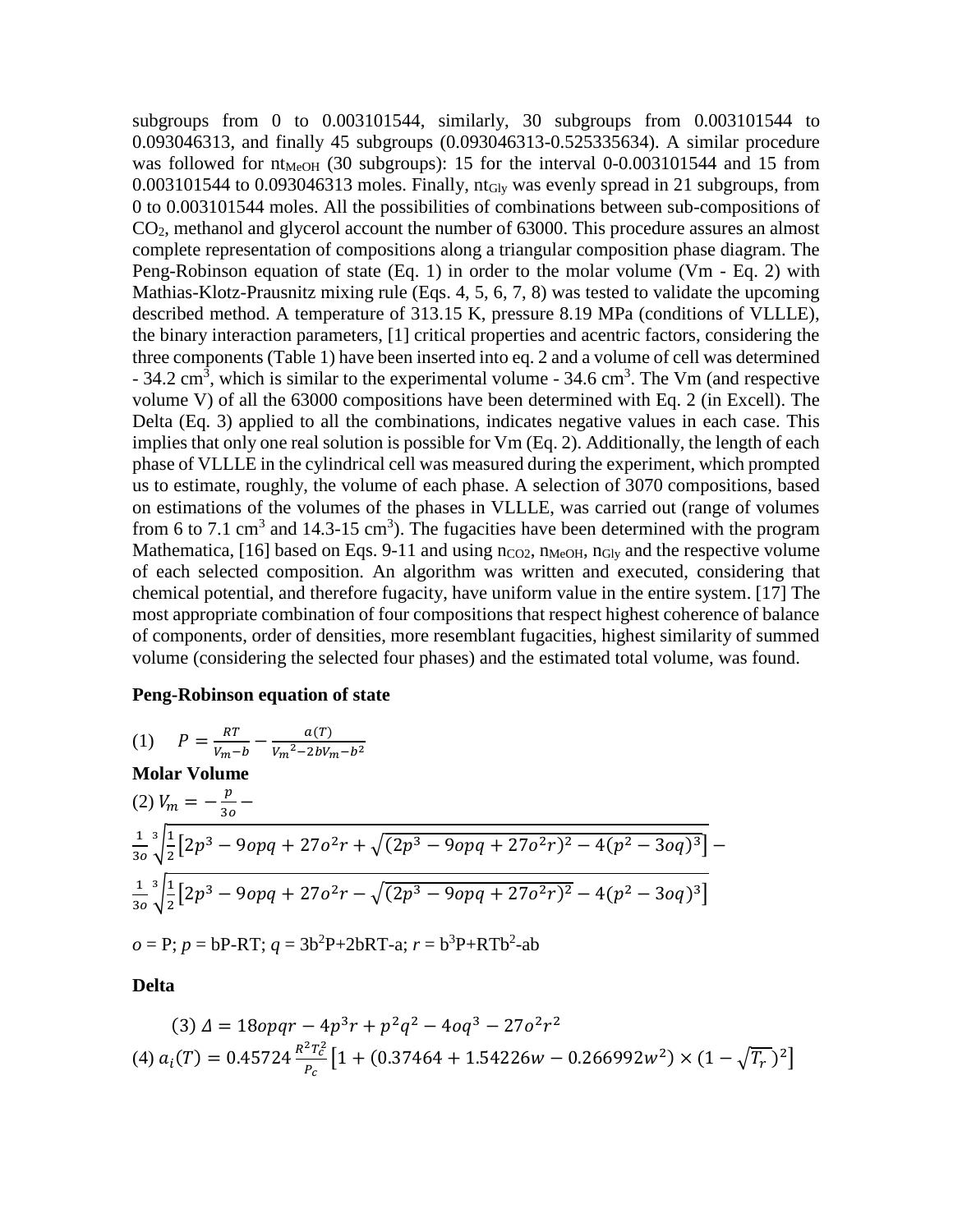$$
(5) b_i = 0.0778 \frac{RT_c}{P_c}
$$

# **Mathias-Klotz-Prausnitz mixing rule**

(6) 
$$
a = \sum_{i=1}^{N} \sum_{j=1}^{N} x_i x_j \sqrt{a_i a_j} (1 - k_{ij}) + \sum_{i=1}^{N} x_i \left[ \sum_{j=1}^{N} x_j (\sqrt{a_i a_j} \lambda_{ij})^{1/3} \right]^3
$$
  
\n(7)  $b_{ij} = \frac{b_i + b_j}{2} (1 - l_{ij})$   
\n(8)  $b = \sum_{i=1}^{N} \sum_{j=1}^{N} x_i x_j b_{ij}$ 

# **Residual Helmholtz Free Energy**

$$
(9) \frac{(A-A^{IG})}{RT} = -n_T \ln(1-b\rho) - \frac{a n_T^2}{\sqrt{8bRTn_T}} \left[ (\ln(1+(1+\sqrt{2})b\rho) - \ln(1+(1-\sqrt{2})b\rho) \right]
$$

 $\rho$  = density,  $n_T$  = total number of moles.

# **Logarithm of fugacity coefficient**

$$
(10) \ln \varphi_i = \left(\frac{\partial}{\partial n_i} \frac{(A - A^{IG})}{RT}\right)_{T, V, nj} - \ln Z
$$

 $Z =$  compressibility factor

# **Fugacity**

$$
(11)\,f_i = x_i \varphi_i P
$$

# **Thermodynamic conditions for multiple phases in equilibrium**

$$
(12) T^{\alpha} = T^{\beta} = \dots = T^{\omega}; P^{\alpha} = P^{\beta} = \dots = P^{\omega}; f_1^{\alpha} = f_1^{\beta} = \dots = f_1^{\omega}; f_2^{\alpha} = f_2^{\beta} = \dots = f_2^{\omega} \dots f_n^{\alpha} = f_n^{\beta} = \dots = f_n^{\omega}
$$

| <b>Table 1:</b> Binary interaction parameters, critical properties and acentric factors, considering: |  |  |
|-------------------------------------------------------------------------------------------------------|--|--|
| $1 - CO2$ , $2$ - methanol and $3$ - glycerol.                                                        |  |  |

| k11      | k12      | k13         | $\lambda 11$    | $\lambda$ 12  | $\lambda$ 13 | 11              | 112        | 113         |
|----------|----------|-------------|-----------------|---------------|--------------|-----------------|------------|-------------|
| $\Omega$ | 0.074598 | 0.007005    |                 | $-0.02462$    | $-0.00992$   | $\theta$        | $-0.07644$ | $-0.037019$ |
| k21      | k22      | k23         | $\lambda 21$    | $\lambda$ 22  | $\lambda$ 23 | 121             | 122        | 123         |
| k12      |          | $-0.026996$ | $-\lambda 12$   |               | 0.025116     | 112             |            | 0.067209    |
| k31      | k32      | k33         | $\lambda$ 31    | $\lambda$ 32  | $\lambda$ 33 | 131             | 132        | 133         |
| k13      | k23      | $\theta$    | $-\lambda$ 13   | $-\lambda$ 23 |              | 113             | 123        | $\Omega$    |
| Tc1      | Pc1      | w1          | Tc <sub>2</sub> | Pc2           | w2           | Tc <sub>3</sub> | Pc3        | w3          |
| 304.1    | 7.38     | 0.225       | 512.6           | 8.09          | 0.556        | 726             | 6.68       | 0.513       |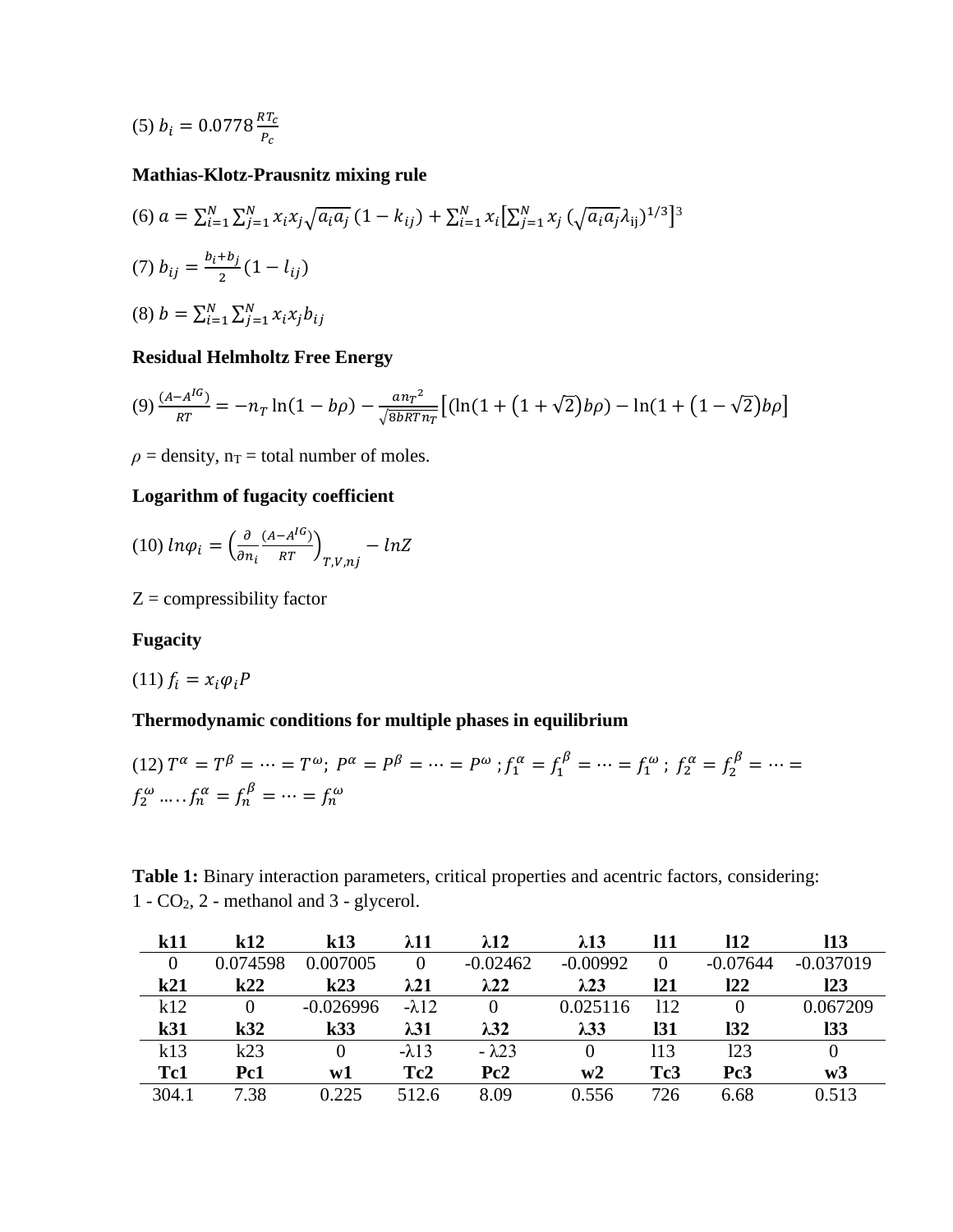#### **RESULTS**

Table 2 consists on the estimated compositions in glycerol of the four phases in equilibrium of VLLLE, criteria of stability  $g(y)$  as well as the determined fugacities of each component and respective ARD's:

**Table 2:** Glycerol composition, fugacities of the three components in equilibrium, respective ARD - average relative deviation and criteria of stability g(y)**.**

| <b>Phase</b>   | $X$ Gly x10-3 | $f_{\rm Glyx10-6}$ | ARD<br>$f_{\text{Gly}}$<br>$(\%)$ | $f_{CO2}$ | <b>ARD</b><br>f <sub>CO2</sub><br>$(\%)$ | $f_{\text{MeOH} x10-2}$ | <b>ARD</b><br><b>fMeOH</b><br>$(\%)$ | g(y)                  |
|----------------|---------------|--------------------|-----------------------------------|-----------|------------------------------------------|-------------------------|--------------------------------------|-----------------------|
| V              | 2.5           | 4.8                | 0.50                              | 5.05      | 0.31                                     | 3.5                     | 2.49                                 | 0.000584              |
| L3             | 4.3           | 5.1                | 5.46                              | 5.03      | 0.13                                     | 3.6                     | 0.53                                 | $3.05x10^{-5}$        |
| L <sub>2</sub> | 6.2           | 4.8                | 0.07                              | 5.03      | 0.27                                     | 3.6                     | 1.58                                 | $9.34 \times 10^{-5}$ |
|                | 9.5           | 4.6                | 5.03                              | 5.04      | 0.08                                     | 3.6                     | 0.38                                 | $8.77 \times 10^{-7}$ |

The results indicate that the top less dense phase presents the highest value in the molar fraction of CO2, lowest value in methanol and glycerol. The opposite profile is observed for the bottom more dense phase. The intermediate phases present a gradation of the composition profiles comprehended in the extreme phases. This is a logical result that, allied to the high resemblance of fugacities of each component in all the phases, is a step further in the confidence on the estimation method. Glycerol, a high polar tri-alcohol presents a significant higher value of molar fraction in the bottom denser phase than in the other phases (lowest molar fraction in  $CO_2$  and highest in methanol) – Table 2 and Figure 1. A gradation of the composition of glycerol among the other phases is obtained, with the extreme upper vapor phase presenting the lowest molar fraction in glycerol, the less-dense/polar medium – Table 2 and Figure 1. The absolute molar fraction in glycerol is very low in all the phases; this is also a logical result because the volume of each phase is considerably high (above  $6 \text{ cm}^3$  for each liquid phase and above  $14 \text{ cm}^3$  for the vapour phase), and the initial quantity of glycerol introduced in the cell is very low. The method used is valid to estimate the composition of multiple phases in equilibrium with the *a priori* knowledge of the global composition considering the results obtained and the justification of the determination steps.

The four-phases respect the thermodynamic criteria of equilibria, however and in order to have a measure of stability of VLLLE is important to highlight the formula/criteria of stability (the Gibbs tangent plane criterion) of each phase's composition respective to the global feed applied by Michelsen et al in his developed algorithm [13] to an equation of state: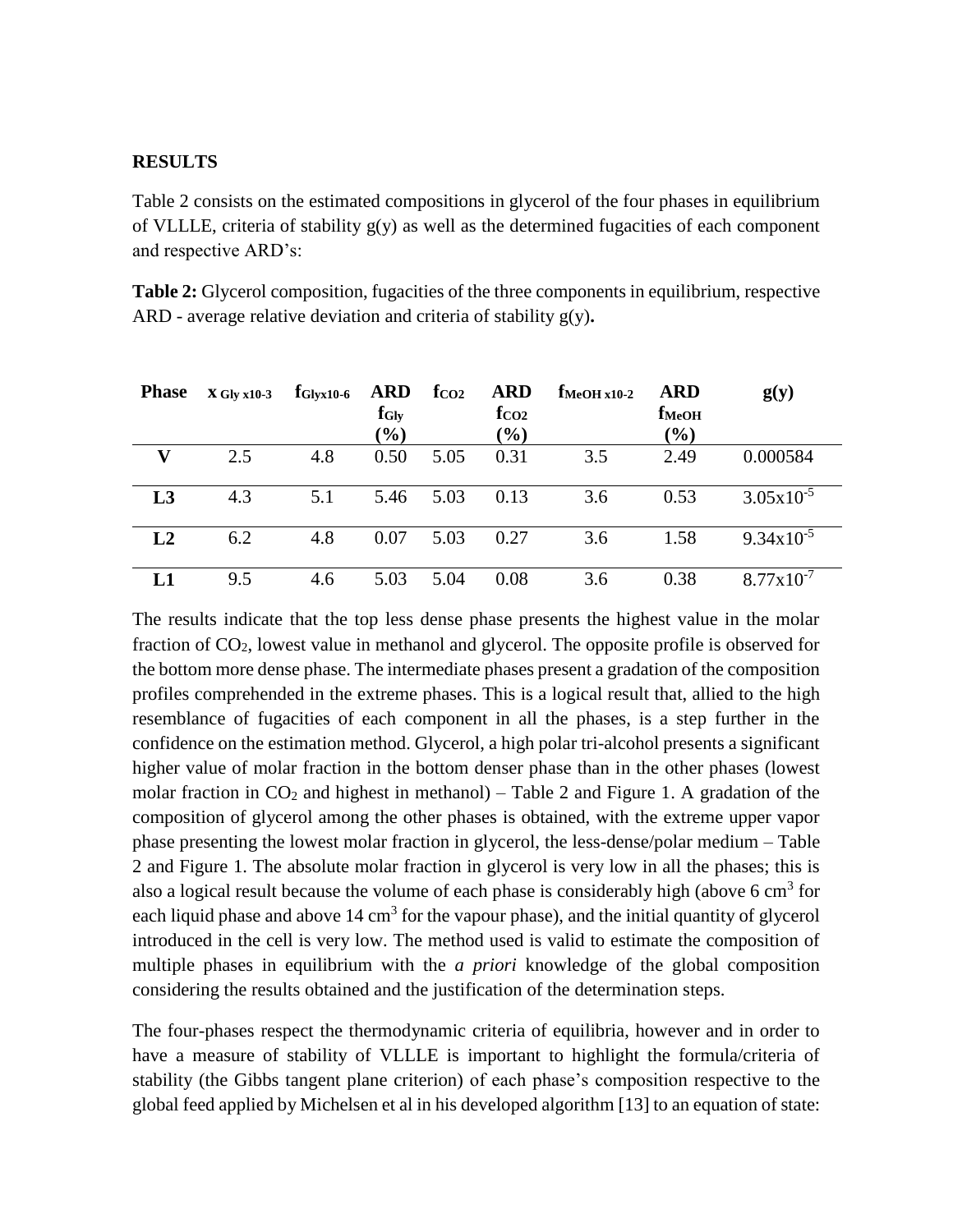(13) 
$$
g(y) = \sum_{i} y_i (\ln(y_i) + \ln \phi_i - (\ln(z_i) + \ln \phi(z)_i) \ge 0
$$

Where  $y_i$  is the composition of the compound i in a specific phase in equilibrium. The value of  $z_i$  is the respective global feed.  $\phi$  represents the fugacity coefficient. The values of g are positive in all the four phases (Table 2) which corresponds to simultaneous stability of the four phases in equilibrium.



**Figure 1:** Schematic representation of the glycerol composition in the VLLLE corresponding to concrete values of global composition, pressure and temperature.

### **CONCLUSION**

A new theoretical-based procedure was developed. The method complements the experimental synthetic method in finding the correct compositions of multicomponent/multiphase systems. The case study tested in this work respects the thermodynamic criteria o equilibria, stability of the phases, balance of mases, order of the densities of the phases in equilibria and total volume of the high pressure cell. This work is a step forward on the search for effective systems of determination of compositions in complex/multiphase systems.

## **ACKOWLEDGMENTS**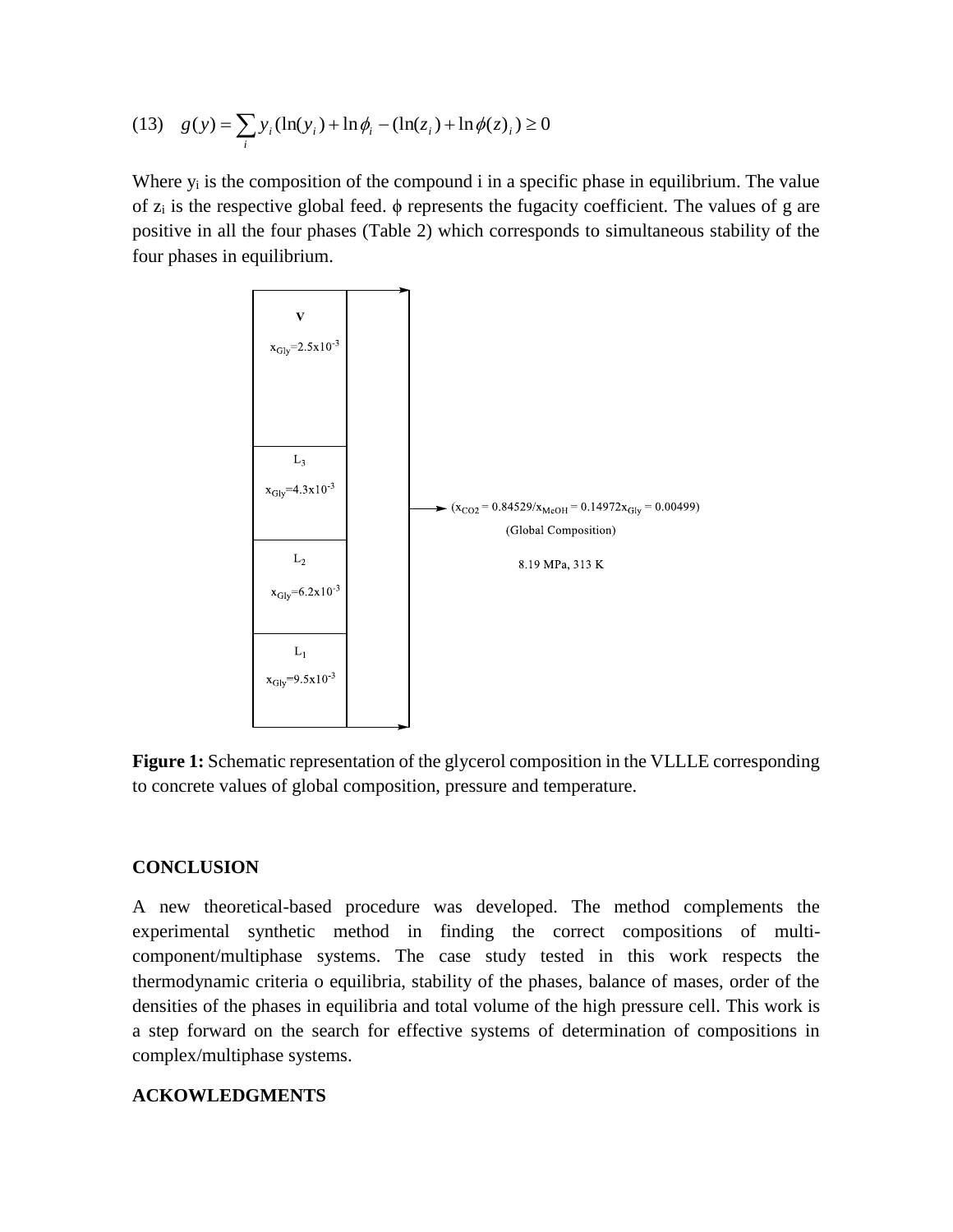This work was financially supported by Fundação para a Ciência e Tecnologia (Portugal) through Projects ERA-CHEM/2008/000, PTDC/EQU-EPR/103505/2008, and Pest-C/EQB/LA0006/2013 and postdoctoral fellowship (GVSMC) SFRH/BPD/72095/2010.

## **REFERENCES**

[1] CARRERA, G. V. S. M.; PAIVA, A.; NUNES DA PONTE, M., 1,2-Glycerol Carbonate From Carbon Dioxide and Glycerol: Influence of the Equilibrium Constant and Phase Behaviour, Conference Proceeding - 6th International Symposium on High Pressure Processes Technology – Belgrade, 8 - September, 2013, p. 113.

[2] PODILA, S.; PLASSERAUD, L.; CATTEY, H.; BALLIVET-TKATCHENKO, D.; CARRERA, G. V. S. M.; NUNES DA PONTE, M.; NEUBERG, S.; BEHR, A., Synthesis of 1,2-glycerol carbonate from carbon dioxide: The role of methanol in fluid phase equilibrium, Indian J. Chem., Vol. 51A, 2012, p. 1330.

[3] ARESTA, M.; DIBENEDETTO, A.; NOCITO, F.; PASTORE, C., A study on the carboxylation of glycerol to glycerol carbonate with carbon dioxide: The role of the catalyst, solvent and reaction conditions, J. Mol. Catal. A: Chem., Vol. 257, 2006, p. 149.

[4] GEORGE, J.; PATEL, Y.; PILLAI, S. M.; MUNSHI, P., Methanol Assisted Selective Formation of 1,2-Glycerol Carbonate from Glycerol and Carbon Dioxide Using nBu2SnO as a Catalyst, J. Mol. Catal. A: Chem., Vol. 304, 2009, p. 1.

[5] LIU, J.; LI, Y.; ZHANG, J.; HE, D.; Glycerol carbonylation with CO2 to glycerol carbonate over CeO2 catalyst and the influence of CeO2 preparation methods and reaction parameters, Applied Catalysis A: General, Vol. 513, 2016, p. 9.

[6] PINTO, L. F.; NDIAYE, P. M.; RAMOS, L. P.; CORAZZA, M. L.; Phase equilibrium data of the system  $CO2 +$  glycerol plus methanol at high pressures, J. Supercritical Fluids, Vol. 59, 2011, 1.

[7] CARRERA, G. V. S. M.; VISAK, Z. P.; LUKASIK, R. M.; NUNES DA PONTE, M.; CO2 + Methanol + Glycerol: Multiphase behaviour, J. Supercritical Fluids, DOI: 10.1016/j.supflu.2017.12.032.

[8] PEREIRA, P. J.; GONÇALVES, M.; COTO, B.; DE AZEVEDO, E. G.; NUNES DA PONTE, M., Phase

equilibria of CO2 + dl-a-Tocopherol at temperatures from 292 to 333 K and pressures up to 26 MPa, Fluid Phase Equilib., Vol. 91, 1993, 133.

[9] LOPES, J. A.; GOURGOUILLON, D.; PEREIRA, P. J.; RAMOS, A. M.; NUNES DA PONTE, M., On the